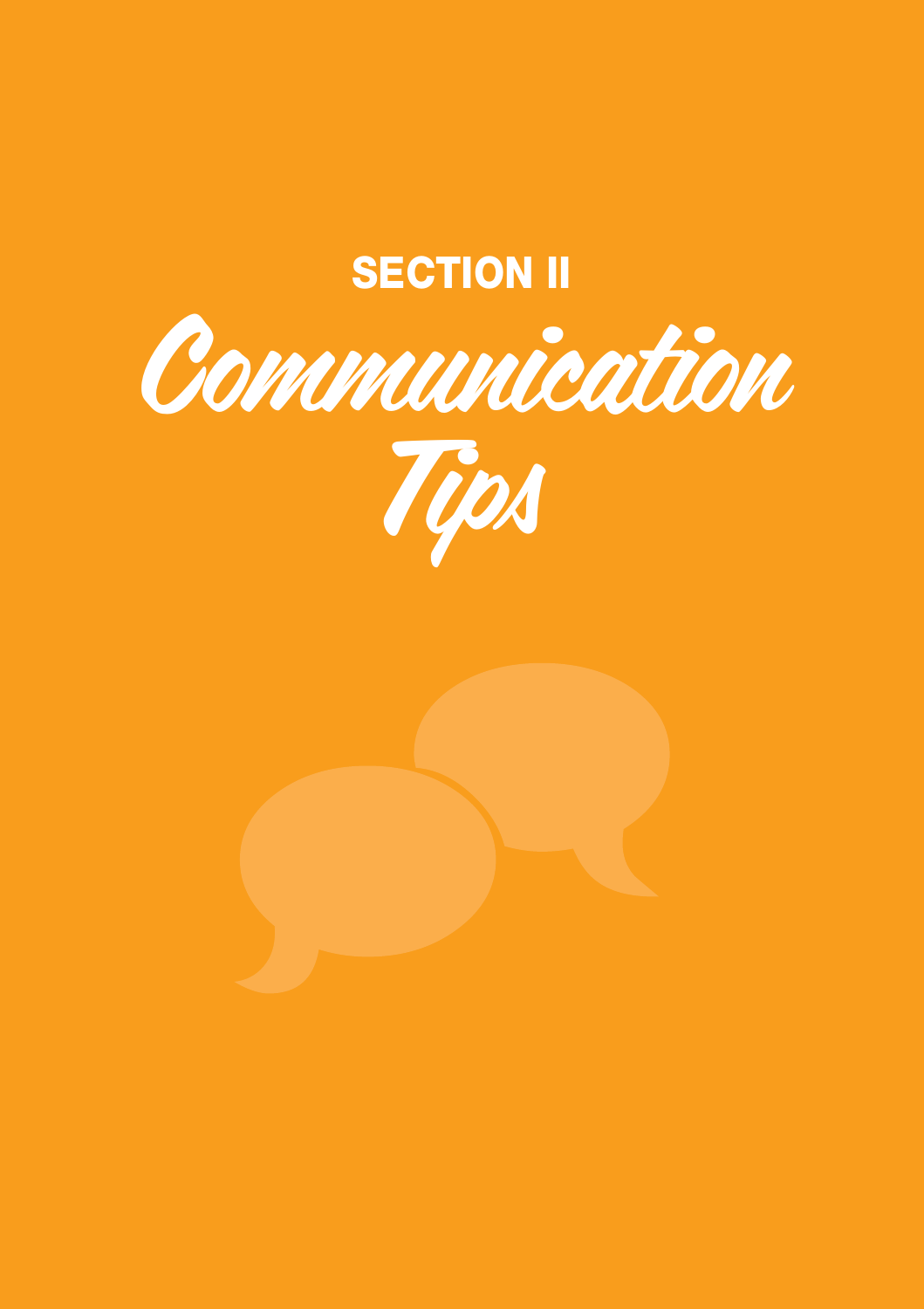## II. Communication Tips

Awareness of the following will help you to have successful interviews with clients.

## A. General Interviewing Tips

### INTERVIEWING TIPS

*The interviewee may be intimidated by caretakers or others in the surrounding area. Always try to conduct at least part of the interview in a private setting.* 

*Before starting a formal interview, assess vision, hearing and speaking problems.*

*Does your client have hearing aids, glasses or dentures? If so, are they wearing them?*

*Some clients (e.g., people with aphasia, a partial or total loss of verbal communication) may do better with pen and paper as their mode of communication.*

*Be polite and respectful: address client as "Mr." "Mrs." or "Ms." unless invited to use their first name. Or, ask the person how they would prefer* 

# to be addressed.<br>**SAMPLE—FOR GERIATRIC POCKET DOC**

**GO TO www.centeronelderabuse.org** 

#### **Environment**

Try to conduct the interview in a quiet area. Before you begin your conversation, reduce distracting background noises (turn off television, close the door or move to a quieter place). Be aware of baby monitors that can be used to listen in on the interview. Ask the client if he or she is comfortable with the lighting.

Many older adults have trouble with glare. Try to sit where you are not backlit by a window or other light source. Avoid sitting in front of windows or bright lights which may cause glare. This may distort vision, especially for those with cataracts.

When the client is signing a release form, can he or she find the signature line without help? Can he or she read what is being signed?